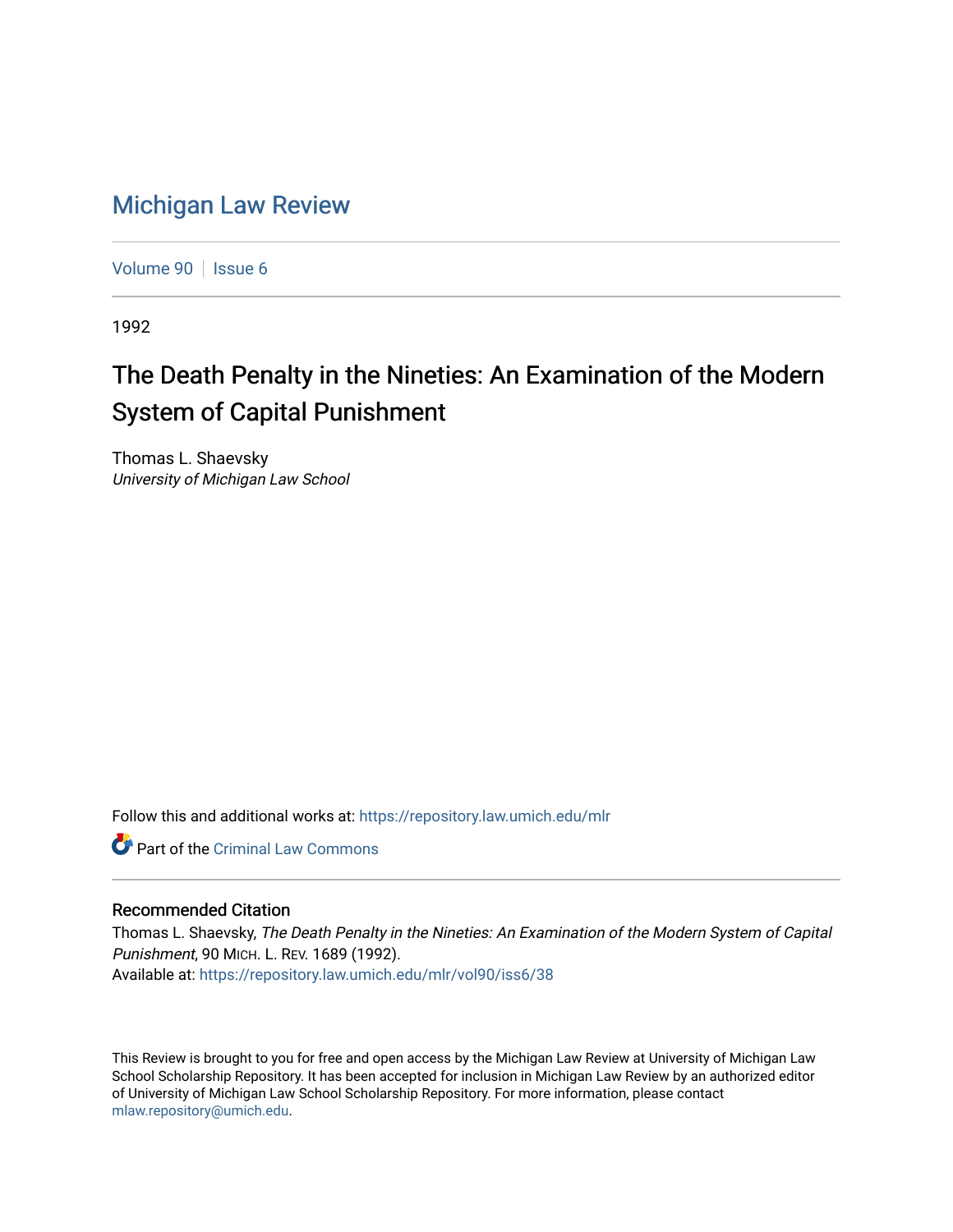THE DEATH PENALTY IN THE NINETIES: AN EXAMINATION OF THE MODERN SYSTEM OF CAPITAL PUNISHMENT. By *Welsh s. White.*  Ann Arbor: University of Michigan Press. 1991. Pp. 223. Cloth, \$34.50; paper, \$17.95.

During the 1990-1991 Term, the U.S. Supreme Court held in *Tennessee v. Payne* 1 that the Eighth Amendment does not prohibit a prosecutor from arguing, nor a capital sentencing jury from considering, victim impact evidence concerning the victim's personal characteristics and the emotional impact of the murder on the victim's family. During the same Term, in *McCleskey v. Zant*,<sup>2</sup> the Court limited a prisoner's right to file a second petition for a writ of habeas corpus if the petition contains a claim presented for the first time.

While these cases are too recent to be included in Professor Welsh S. White's book, *The Death Penalty in the Nineties: An Examination of the Modem System of Capital Punishment,* 3 they arguably reinforce White's two major themes. First, White emphasizes the continuing arbitrariness of the death penalty's application. He declares that "[t]he death penalty is arbitrarily imposed if it is imposed on the basis of factors that have no relationship to either the crime committed or the character of the offender" (p. 157). Under this analysis, the *Payne*  decision, by allowing increased attention on the victim rather than on the offender, appears to contribute to continuing arbitrariness. Second, despite such arbitrariness, the Supreme Court is placing greater priority on expeditious executions at the cost of a criminal defendant's Eighth Amendment guarantee (pp. 8-23). Under White's rubric, the Zant decision represents another step in this direction.<sup>4</sup>

According to White, the arbitrary application of the death penalty

In the introduction to *The Death Penalty in the Nineties,* White notes that his latest book differs from his earlier work, *The Death Penalty in the Eighties,* primarily due to the addition of two chapters: one discussing the Supreme Court's monitoring of the capital punishment system and the other discussing which convicted murderers are most likely to receive the death penalty. P. I.

4. In arguing that the Supreme Court has placed a higher priority on the smooth function of the capital punishment system than on protecting capital defendants' rights, White relies on Wainwright v. Sykes, 433 U.S. 72 (1977). In *Sykes,* the Supreme Court limited a defendant's ability to allege a constitutional claim in a federal habeas corpus petition when he has failed to raise that same claim in the appropriate manner in the state courts. P. 16. In *Zant,* the Court adopted the *Sykes* standard as the same standard limiting a defendant's ability to present a claim for the first time in a second habeas corpus petition. *Zant,* 111 S. Ct. at 1470.

<sup>1. 111</sup> s. Ct. 2597 (1991).

<sup>2. 111</sup> s. Ct. 1454 (1991).

<sup>3.</sup> Welsh S. White is Professor of Law, University of Pittsburgh. Professor White is the author of THE DEATH PENALTY IN THE EIGHTIES: AN EXAMINATION OF THE MODERN SYS-TEM OF CAPITAL PUNISHMENT (1987) and LIFE JN THE BALANCE: PROCEDURAL SAFEGUARDS IN CAPITAL CASES (1984).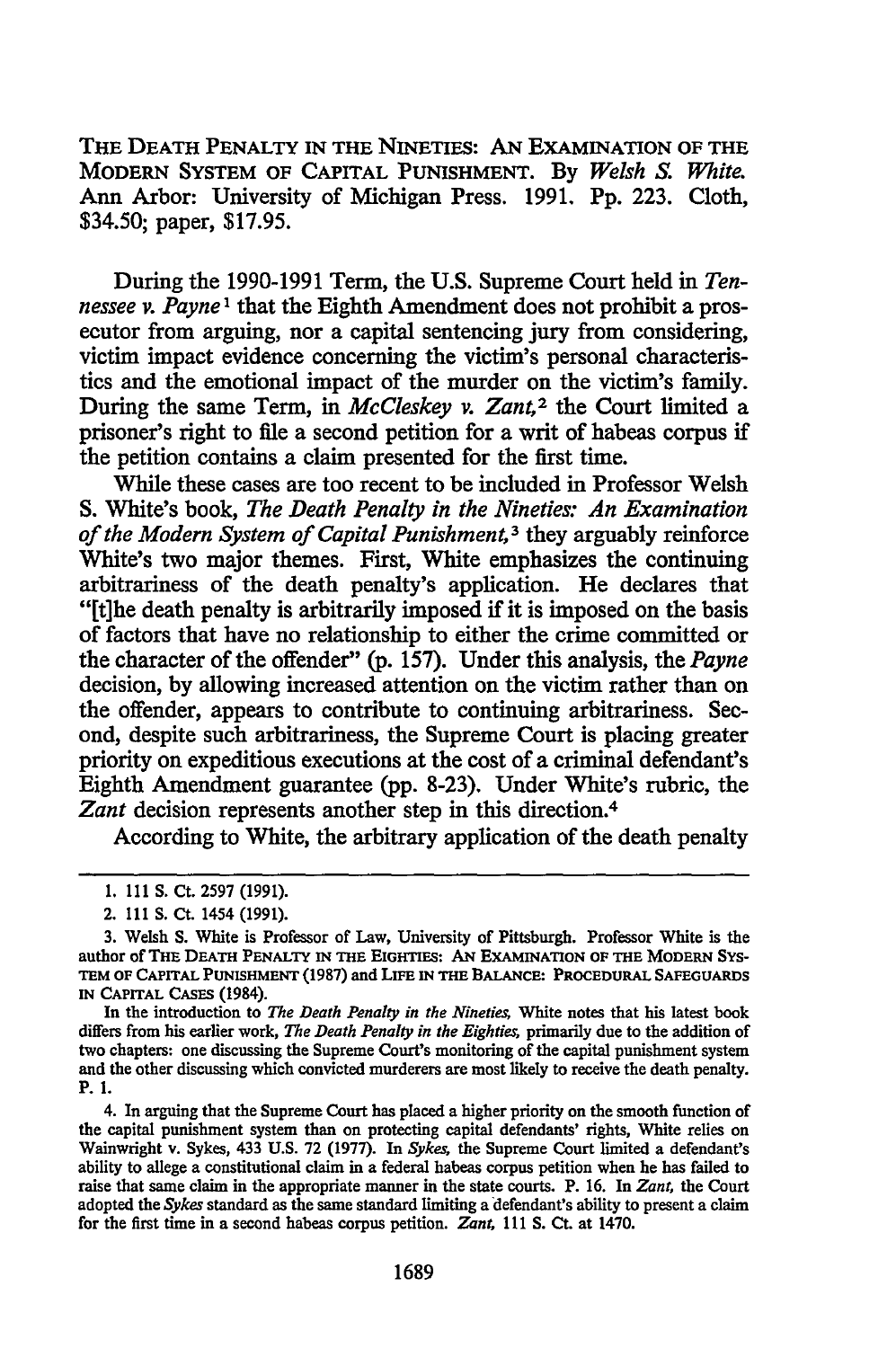## 1690 *Michigan Law Review* [Vol. 90:1689

continues today despite the Supreme Court's pronouncements in *Furman v. Georgia 5* and *Gregg v. Georgia* 6 regarding the unconstitutionality of arbitrary capital punishment procedures. As an example, White points to the Baldus study that concluded the killer of a white victim is more likely to receive the death penalty than the killer of a nonwhite victim (p. 150). *InMcCleskey v. Kemp,*1 the Supreme Court stated that even though race might play a role in the criminal justice system, racial discrepancies revealed in the Baldus study fall short of the procedural defects identified in *Furman* (p. 158). Contrarily, White argues that because the victim's race has nothing to do with the nature of the crime or the character of the offender, taking such a factor into account results in arbitrariness (p. 157). A victim's race "has no more relevance to the nature of the crime or the character of the offender than the color of the defendant's eyes or the day of the week on which the crime was committed" (p. 157). One can surmise from White's analysis that allowing a capital sentencing jury to consider victim impact statements would result in arbitrariness as it would focus the jury's attention on the victim rather than on the nature of the crime or the character of the offender. Nonetheless, in *Payne,* the Supreme Court stated that a victim impact statement informs the sentencing authority of the harm caused by the convicted defendant and that such harm is an appropriate factor in determining punishment.<sup>8</sup>

Unfortunately, some of White's arguments supporting the death penalty's continuing arbitrary application appear as masked attacks on the entire criminal justice system. One may assume that the entire criminal justice system is not perfect because it contains elements of arbitrariness. It naturally follows that the death penalty will have some of these unfortunate elements as well. Yet, White singles out the arbitrariness of capital punishment as if it is the only worm in the apple. For example, White asserts that court-appointed attorneys are often inexperienced, and as a result the indigent defendant will more

<sup>5. 408</sup> U.S. 238 (1972). In *Furman,* the Court, in a five-to-four decision, struck down as unconstitutional the then-existing capital punishment system. As each Justice issued an opinion, there was no one opinion of the Court. Nonetheless, it has been commonly agreed that the decisive ground of the *Furman* ruling "was that, out of a large number of persons 'eligible' in law for the punishment of death, a few were selected as if at random, by no stated (or perhaps statable) criteria, while all the rest suffered the lesser penalty of imprisonment." CHARLES BLACK, CAPITAL PUNISHMENT: THE INEVITABILITY OF CAPRICE AND MISTAKE 20 (1981).

<sup>6.</sup> The plurality in Gregg v. Georgia, 428 U.S. 153, 199 (1976), read *Furman* as requiring that the decision to impose the death penalty "be guided by standards so that the sentencing authority would focus on the particularized circumstances of the crime and the defendant." Because Georgia's death penalty statute provided for a bifurcated proceeding in which the sentencing authority was provided with standards to guide its use of the information relevant to imposing the sentence, the death penalty statute was upheld.

<sup>7. 481</sup> U.S. 279, 313 (1987).

<sup>8. 111</sup> s. Ct. 2597, 2606 (1991).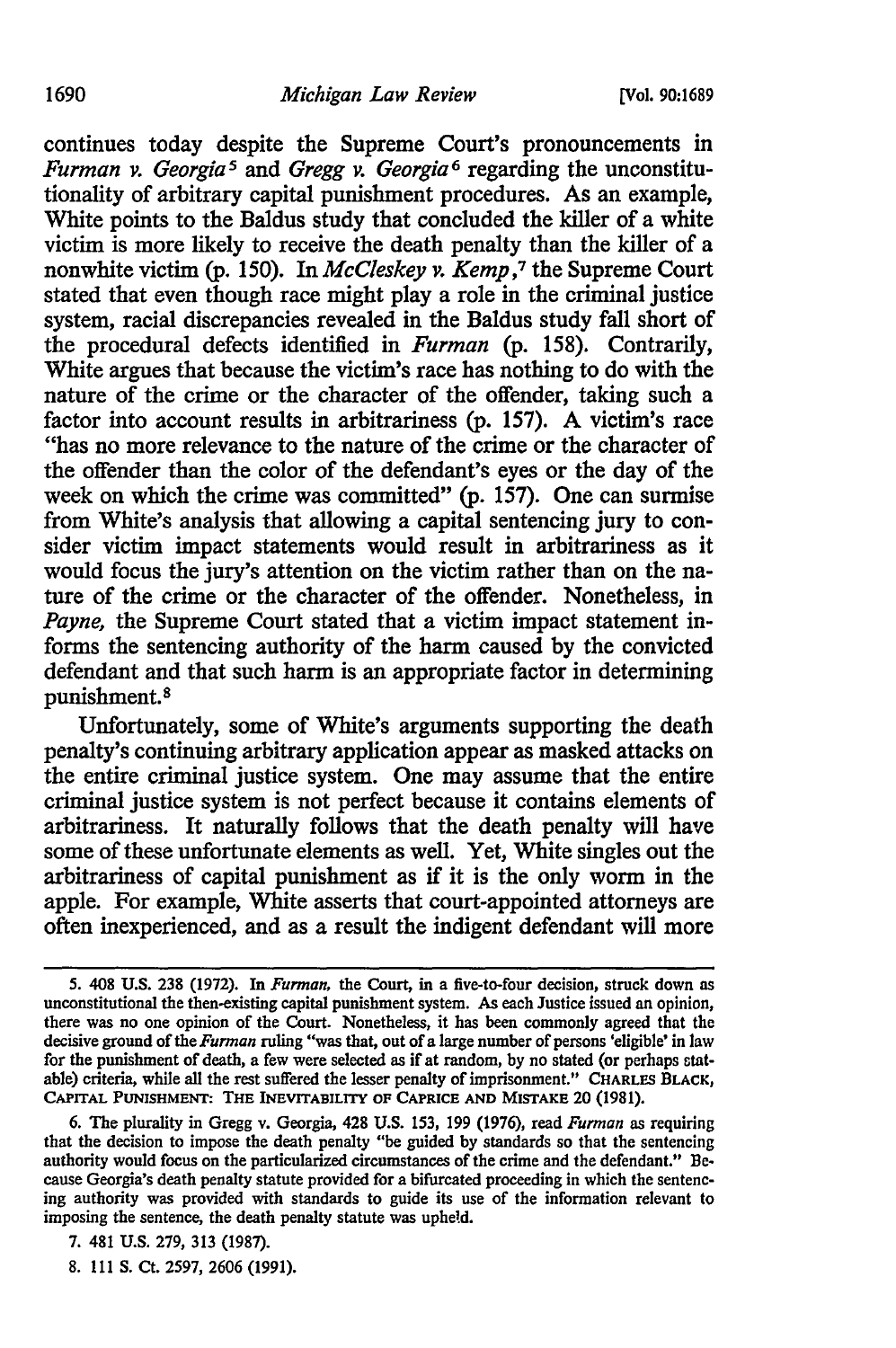likely be sentenced to death.<sup>9</sup> However, inexperienced court-appointed attorneys will increase the chances of a defendant being convicted of any crime. Perhaps the answer lies not with abolishing the death penalty but with revising the system of court-appointed attorneys.

White's discussion of plea bargaining provides another example of a masked attack on the criminal justice system. White contends that a prosecutor's willingness to enter into plea bargaining discussions in a capital case is affected by factors unrelated to the nature of the crime committed or the strength of the evidence against the defendant (p. 62). Instead, factors such as whether the prosecutor is seeking reelection, the location of the crime, and the funds available to the prosecutor to prosecute the case influence the prosecutor's decision to extend a plea bargain invitation to the capital defendant (p. 55). Yet, such factors may influence a prosecutor's decision whether to plea bargain in any criminal case. White also argues that, even if offered a plea bargain, a defendant may reject it because he distrusts his attorney who encourages acceptance of the offer or because the defendant believes a jury verdict will be more favorable than the plea bargain offer. Thus, the ones who receive the death penalty are more likely to be less culpable than the ones who plea bargain (p. 61). Accepting White's assertion as valid, the same can be said for any defendant charged with any crime who declines a plea bargain invitation. Thus, although White's assertions may be evidence of the arbitrariness of the entire criminal justice system, abolishing capital punishment will not resolve these systemic problems. He could have responded as one commentator does by saying that even though the entire criminal justice system may contain elements of arbitrariness, such arbitrary elements are much more severe with capital punishment due to its permanence.10

White also does not raise and discuss an interesting premise pro-

Petitioner's argument that there is an unconstitutional amount of discretion in the system which separates those suspects who receive the death penalty from those who receive life imprisonment, a lesser penalty, or are acquitted or never charged, seems to be in final analysis an indictment of our entire system of justice. . . . I decline to interfere with the manner in which Georgia has chosen to enforce [the death penalty] on what is simply an assertion of lack of faith in the ability of the system of justice to operate in a fundamentally fair manner.

Gregg v. Georgia, 428 U.S. 153, 225-26 (1976) (White, J., concurring); *see also* McCleskey v. Kemp, 481 U.S. 279, 315 (1987) ("The Eighth Amendment is not limited in application to capital punishment, but applies to all penalties. Thus, if we accepted McCleskey's claim that racial bias has impermissibly tainted the capital sentencing decision, we could soon be faced with simi-

<sup>9.</sup> P. 37. Considerable time and money is required for defense counsel to discover and present mitigating evidence during the sentencing phase. Such presentation depends on the attorney's ability to understand the dynamics of the death penalty trial. Pp. 76, 91.

<sup>10.</sup> *See* BLACK, *supra* note 5, at 39 (our legal system has accepted "the specialness of death and the appropriateness of requiring, for death, more careful procedures than for any lesser punishment"). Dr. Ernest van den Haag, a death penalty proponent, responds to Black by saying: "In the application of any law some capriciousness is unavoidable. If this were to make laws unconstitutional, we would have to do without laws, indeed, without the Constitution, for it too is unavoidably applied capriciously." ERNEST VAN DEN HAAG, THE DEATH PENALTY: A DEBATE 206 (1983). Supreme Court justices have made similar observations: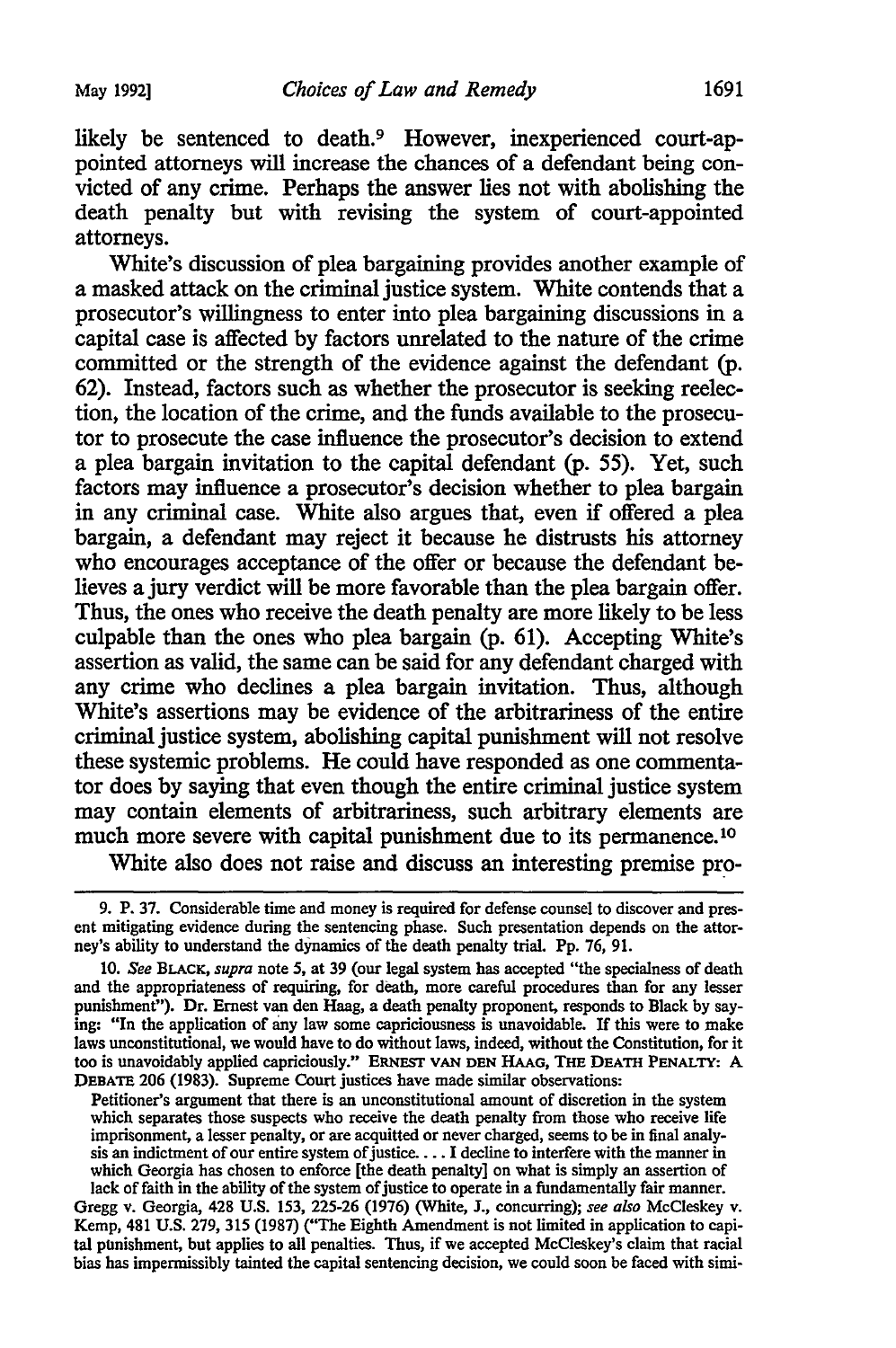posed by one death penalty proponent  $-$  Dr. Ernest van den Haag. Van den Haag initially makes his point in a non-death penalty context. He argues that selecting only bearded speeders for ticketing while allowing the clean-shaven to escape is not unjust; what is unjust is the escape of the clean-shaven. To restate it in a more relevant context: "No murderer becomes less guilty, or less deserving of punishment, because another murderer was punished leniently, or escaped punishment altogether. . . . A group of murderers does not become less deserving of punishment because another equally guilty group is not punished, or punished less."11 Thus, the distribution of punishment is offensive because some of those who deserved the death penalty did not receive it, not because some who deserved it did receive it.

Perhaps one can argue van den Haag's assertion is not constitutionally relevant. The Supreme Court seemed to say in *Furman* that the death penalty is unconstitutionally administered when certain convicted defendants receive it as if by random chance. 12 The constitutional concern seems to be that of selective punishment: the courts focus on why a convicted defendant was sentenced to death rather than focus on why a convicted defendant was not sentenced to death. Although van den Haag proposes an interesting philosophical argument, it may not exist as a constitutionally relevant inquiry because it may ignore the ruling in *Furman.* A book analyzing the death penalty almost seems incomplete without raising this particular assertion by van den Haag and then, perhaps, refuting it in a manner suggested above:

In addition to arguing the death penalty's continuing arbitrary application, White suggests that the Supreme Court is now more interested in the smooth functioning of the capital punishment system than in protecting the rights of capital defendants  $(p. 207)$ . He argues that *Lockhart v. McCree,* 13 in which the Supreme Court held that the Sixth Amendment does not prohibit prosecutors and defense attorneys from asking prospective jurors about their attitudes toward the death penalty during voir dire in capital cases, exemplifies the Court's new priority (p. 207). White cites studies that suggest a pro-death penalty

12. *See supra* note 5.

13. 476 U.S. 162 (1986).

lar claims as to other types of penalty.") (citations omitted). But other commentators have taken issue with this analysis:

<sup>[</sup>T]hough death is the most severe punishment in our legal system, it appears to be unnecessary for protecting citizens, while punishments generally are thought to promote our safety and well-being. . . . Most of us believe that if all punishments were abolished, there would be social chaos . . . . Hence, even though the system is not a just one, we believe that we must live with it and strive to make it as fair as possible. On the other hand, if we abolish capital punishment, there is reason to believe that nothing will happen.

Stephen Nathanson, *Does It Matter* if *Death Penalty Is Arbitrarily Administered?,* 14 PHIL. & PUB. AFF. 149, 162 (1985).

<sup>11.</sup> Ernest van den Haag, *Refuting Reiman and Nathanson,* 14 PHIL. & PUB. AFF. 165, 174 (1985).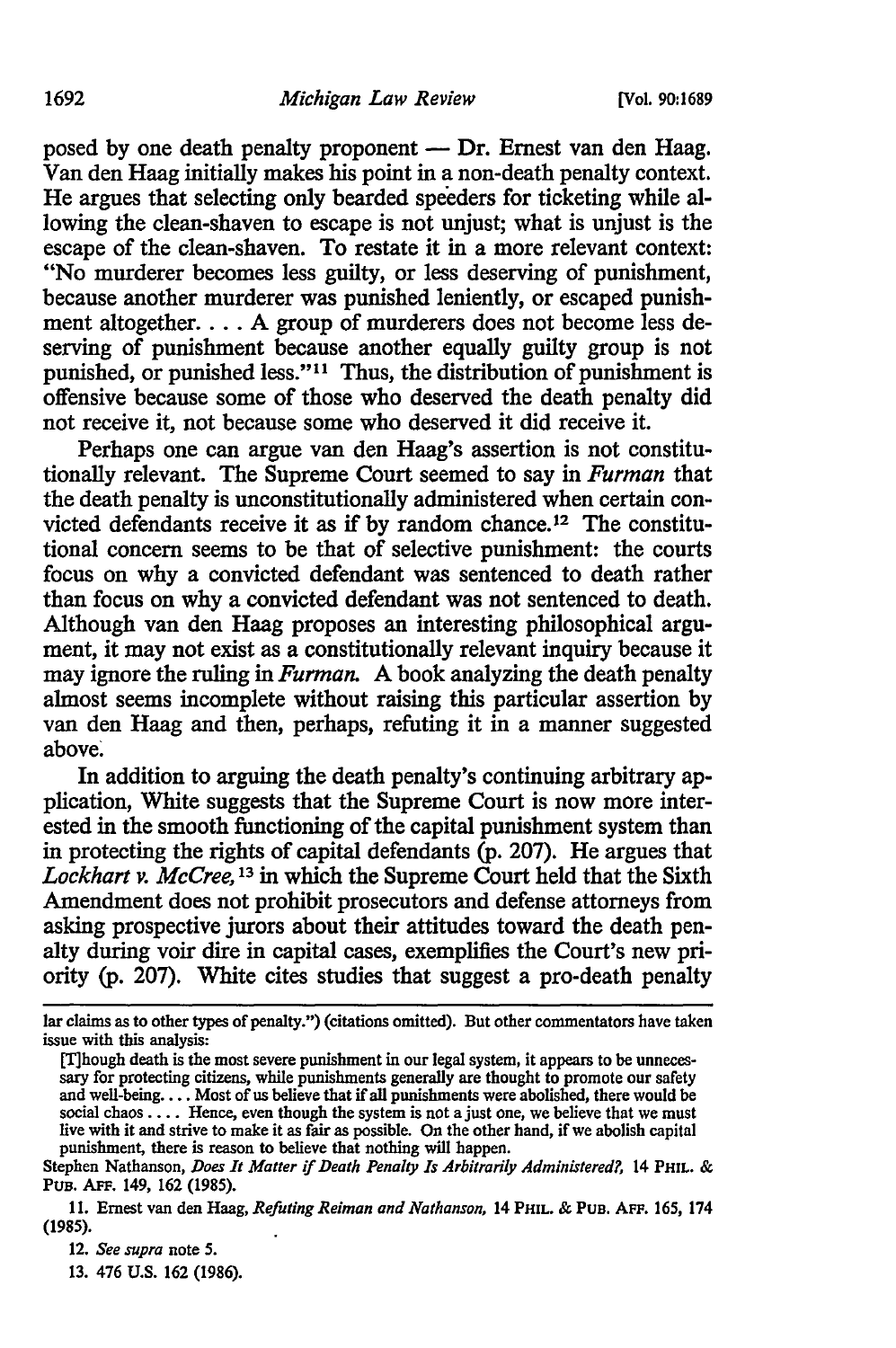jury will give less protection to a defendant during the guilt trial; for example, a death-qualified jury (one in which no juror is opposed to the death penalty on principle) may be more likely to convict a defendant (pp. 191-92). Yet, as White states, because the Court is reluctant to take action that would temporarily frustrate the operation of the capital punishment system, the Court went out of its way to decide that a death-qualified jury does not offend the Sixth Amendment (p. 207).

White discusses other recent Supreme Court cases to support his contention that capital punishment jurisprudence is now engaged in what he calls Phase  $II - a$  period begun in 1983 in which the Supreme Court started promoting expeditious executions. 14 Phase I, by contrast, was the period from 1976 until 1983, in which the Court defined protections for the defendant (p. 5). However, by declaring the existence of two distinct and perhaps somewhat divergent phases of Supreme Court death penalty jurisprudence, White does not seem to have contemplated that perhaps Phase II is merely an extension of Phase I. Expediting executions may promote a prisoner's Eighth Amendment rights. As one opponent of the death penalty has noted: "It would be an obvious violation of the letter and the spirit of the eighth amendment to keep prisoners under a sentence of death for many years, even decades, with only the slightest probability that they will ever be executed."<sup>15</sup> This quotation suggests that White's contention that an emphasis on expediting executions results in a deemphasis on a convicted murderer's constitutional rights (pp. 11, 21) may not always be correct.

In addition to his two themes criticizing current death penalty application, White discusses propositions and tactics of interest to practitioners. Defense attorneys reading his book will find Chapter Four particularly helpful, as it suggests death penalty trial strategies for them. For example, White recommends provoking jury empathy for

15. Victor L. Streib, *Executions Under The Post-Capital Punishment Statutes: The Halting Progression From "Let's Do It" to "Hey, There Ain't No Point In Pulling So Tight,"* 15 RUTGERS L.J. 443, 487 (1984).

<sup>14.</sup> P. 8. *See, e.g.,* Barefoot v. Estelle, 463 U.S. 880 (1983); Blystone v. Pennsylvania, 494 U.S. 299 (1990). In *Barefoot,* the Supreme Court allowed appellate courts to adopt summary procedures in death penalty cases such as deciding the merits of an appeal together with the application for a stay. The Court declared that capital defendants do not have a right to use habeas corpus to delay executions indefinitely. 463 U.S. at 887. The statute at issue in *Blystone*  stated that the capital sentencing jury must choose the death sentence if it finds at least one aggravating circumstance and no mitigating circumstances. The defendant argued that the requirement of individualized sentencing signifies that a jury must be allowed to determine whether the aggravating circumstances are sufficiently serious to warrant the death penalty. The Court stated that allowing the sentencing jury to consider mitigating evidence satisfies the Eighth Amendment's individualized sentencing requirement. 494 U.S. at 307. White says that "[t]he tone of the Court's opinion exemplifies its present approach to capital punishment issues. Although *Blystone* was a five·to-four decision, the majority made no effort to elaborate the basis for its decision. . . . The majority's tone was curt, conclusory, and final." P. 13.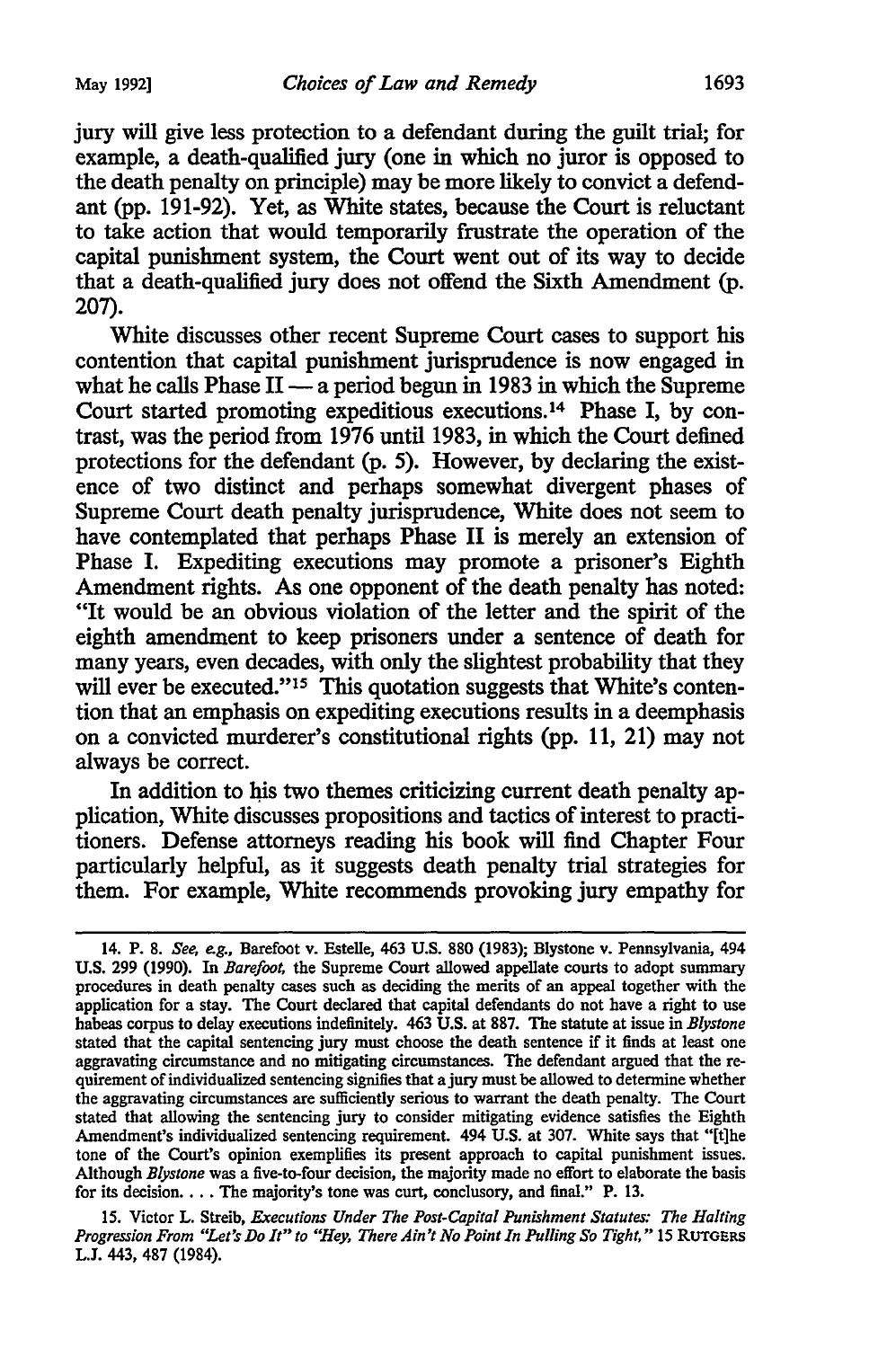the defendant and having the defendant express his remorse at murdering human beings (p. 87). Unfortunately for prosecutors, he only offers advice for the defense; nonetheless, a prosecutor can discover what tactics a defense attorney might employ at a death penalty trial. White's discussion is also presented from the defense side as he devotes much more analysis to the types of mitigating evidence a defense attorney can present during the penalty trial (Chapter Five) than to the types of aggravating evidence a prosecutor can present. White notes that although a defendant has broad rights to present mitigating evidence at a penalty trial, 16 the constitutional limits are not so clear (p. 108). Because of the unclear constitutional restraints, he suggests that states can limit the type of mitigating evidence the defendant can present, such as preventing the disclosure of lie detector test results and prohibiting arguments about the appropriateness of the death penalty in general (pp. 108-09).

A prosecutor also may be unhappy with White's recommendation that courts should impose a more rigorous restraint on a prosecutor's closing argument at the death penalty trial than on a defense attorney's closing argument (p. 113). White suggests courts should limit a prosecutor to commenting on mitigating and aggravating circumstances in the case at hand and on how a jury is to weigh these circumstances; courts should prohibit a prosecutor from appealing to emotions during the closing argument, such as arguments that arouse a jury's fear of the defendant.<sup>17</sup> A jury's weighing of aggravating and mitigating circumstances, as required by statute, is to ensure that the jury will condemn only those capital felons the legislature considered the most heinous; a closing argument that diverts the jury's weighing of such circumstances undermines the goal of obtaining an evenhanded application of the death penalty (p. 121). By contrast, a defense attorney, whose role is to argue for mercy, should have more leeway in arguing emotions to the jury. White predicts his suggestions will lead to an objective determination and weighing of the circumstances by the jury (p. 120). A prosecutor can breathe a sigh of relief, though, as White acknowledges that the Supreme Court is unlikely to adopt his recommendations (p. 121).

White also presents an intriguing exploration of convicted defendants who actually desire the death penalty (Chapter Eight). He gives illustrations of convicted murderers who desire execution in order to preserve their macho image (p. 177). Alarmingly, White proposes that individuals might commit murder in the first instance in order to re-

<sup>16.</sup> *See, e.g.,* Lockett v. Ohio, 438 U.S. 586 (1978).

<sup>17.</sup> Pp. 120-21. White bases these suggestions on his reading of Caldwell v. Mississippi, 472 U.S. 320 (1985). In *Caldwell,* the Court held it is a violation of the Eighth Amendment for a prosecutor to tell the jury that its decision was automatically reviewable by the state supreme court; this is because such a statement diminishes the jury's sense of responsibility and misleads a jury into believing appellate review is less limited than it actually is.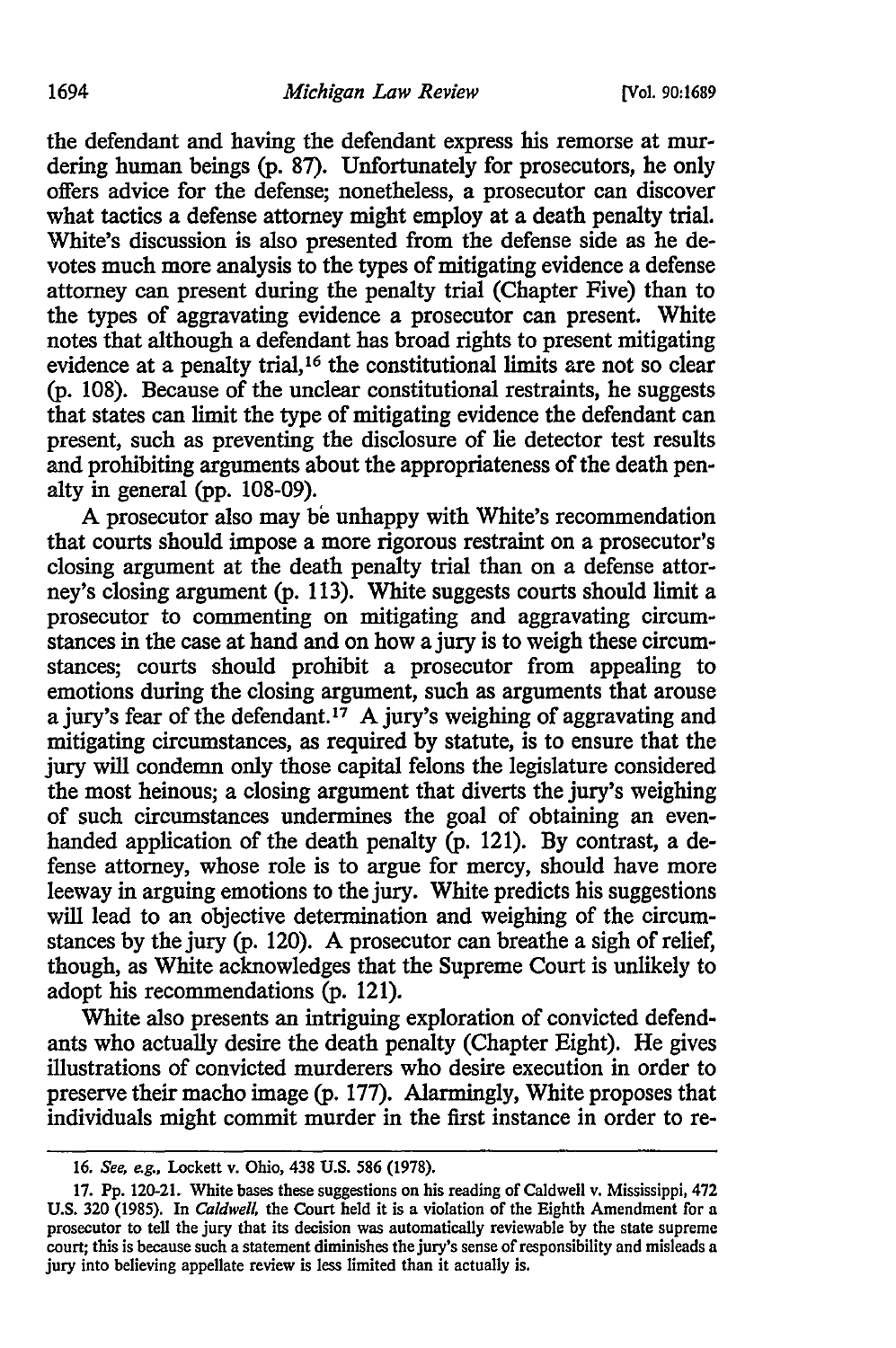ceive the death penalty (pp. 178-79). Under such a scenario, the death penalty may be a less effective deterrent than life in prison. He warns, though, that a convicted murderer who says he prefers the death penalty does not mean he preferred it before he committed the crime (p. 180); thus, there is no accurate way of determining the deterrence effect of capital punishment in such situations (p. 179). Nonetheless, White's hypothesis that capital punishment is a less effective deterrent in such circumstances is something death penalty proponents do not consider. <sup>18</sup>

By interviewing various defense attorneys, White reports tactics that defense attorneys who are personally opposed to capital punishment employ to change their clients' insistence on seeking the death penalty. By developing a close rapport with a client, some defense attorneys are able to change a client's mind (p. 166). White discusses how one attorney, when faced with a client who insists on accepting execution, persuades the client to change his decision by suggesting the effect the execution will have on his family members (p. 166). Shockingly, some defense attorneys will attempt to change a client's mind by saying that confinement in the general prison population offers a better chance for escape than on death row (p. 167). One attorney tells alcoholic clients that alcohol can be obtained through illegal sources in the general prison population but not on death row (p. 167). Another attorney, who is also a law school professor, completely ignores a client's wish to seek the death penalty; the client's wish is unimportant to the attorney because he believes that capital punishment is immoral (p. 168). Even when a client tells the professor not to present mitigating evidence or not to appeal a death penalty sentence, the professor responds that the state law requires him to do so; yet, the professor admits to White that the state law is unclear on these matters so his representations to his client may be incorrect (p. 168). These stories are all appalling and require strong condemnation. However, White does not explicitly criticize the attorneys who encourage their clients to break the law nor does he state that the proper forum for the law school professor to express his personal opposition to death penalty is the state legislature. White also neglects to mention that the professor's questionable behavior unnecessarily clogs the criminal justice system as the professor insists on adjudicating measures for his own pleasure rather than fulfilling his client's needs and desires.

Although White quotes the relevant section of the ABA Code as declaring that "the lawyer should always remember that the decision whether to forego legally available objectives or methods because of

<sup>18.</sup> P. 179. White notes that this proposition may undermine van den Haag's incessant advocacy of the death penalty's deterrence factor. P. 179.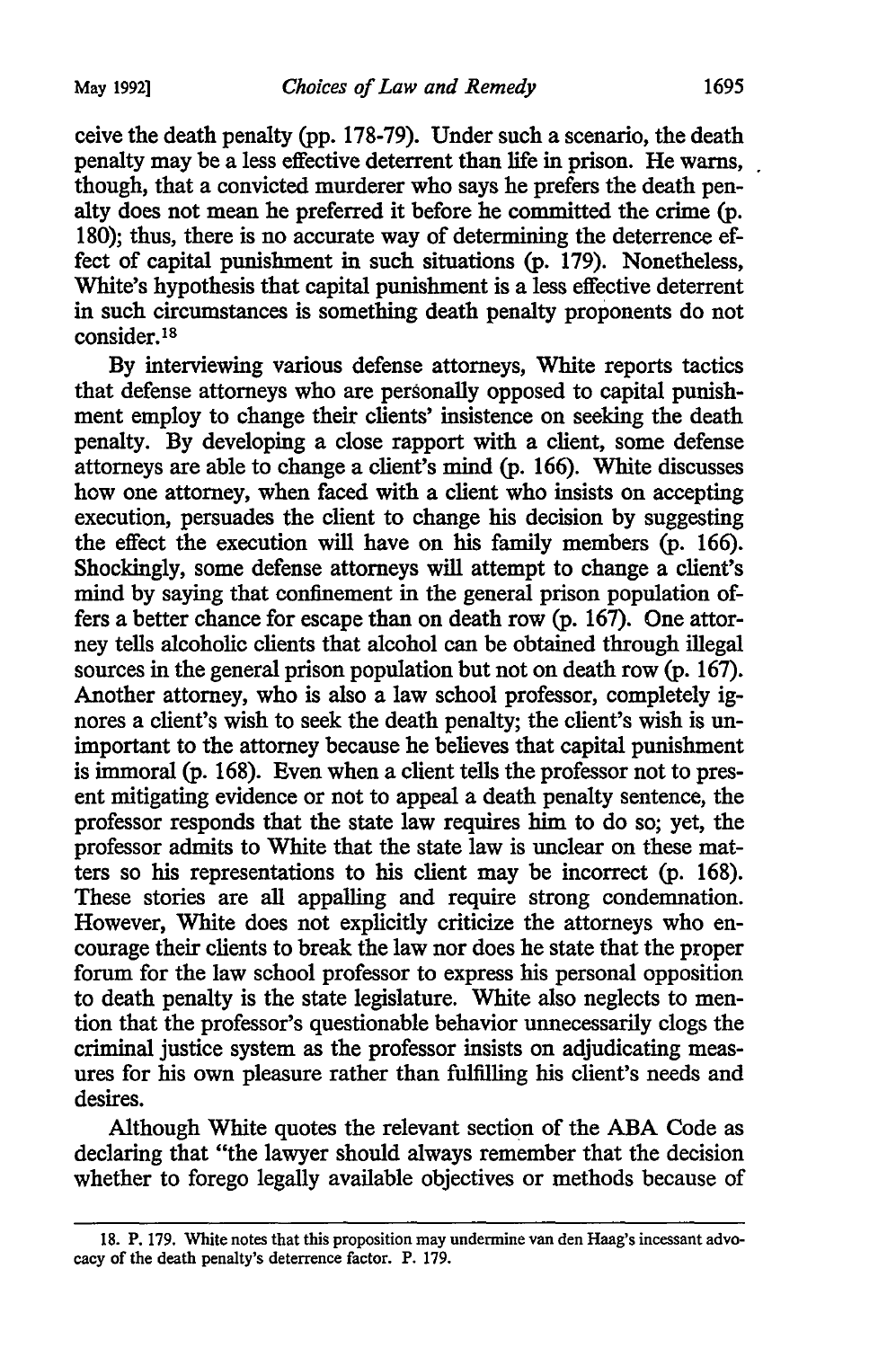non-legal factors is ultimately for the client and not for himself,"<sup>19</sup> White states that the ethical guidelines do not specifically identify the decision to seek the death penalty as one to which the defendant has ultimate authority (p. 166). Eventually, White states that protecting a capital defendant's individual autonomy is an important consideration (p. 171). Thus, only implicitly and using the weakest possible language does White disapprove of the attorneys' behavior he vividly describes. Such questionable defense counsel behavior deserves much more analysis of potential violations of ethical (and even criminal) codes. Otherwise, in the absence of strong condemnation of such deplorable activity, defense attorneys reading such accounts may not feel any remorse at trying such controversial techniques themselves.

Intriguing as White's analysis is of why defendants desire the death penalty, other commentators also have suggested and analyzed this phenomenon. 20 Additional themes that White discusses similarly have been analyzed by other commentators.<sup>21</sup> Rather than viewing *The Death Penalty in the Nineties* as a book full of original, thought-provoking ideas, one can view White's book as a collection of sources illustrating the vices of the death penalty. White supplements his summary of the works of others with lively and descriptive case studies which maintain the reader's attention, and he gives his own analysis of some Supreme Court decisions<sup>22</sup> as well as recommendations on death penalty trial tactics for defense attorneys (Chapter Four). At first glance, White's book can be viewed as an introduction to the vices of the death penalty; however, it lacks too many arguments and counterarguments to be considered a comprehensive work.

Most unfortunately, White's book lacks a solid conclusion. The reader does not know what to do with White's assertions. One commentator who argues, as does White, of the continuing arbitrariness of the death penalty declares that, " 'guided discretion' is not working and, perhaps, cannot work. If this is correct and if the argument from arbitrariness is accepted, then it would appear that a return from *Gregg* to *Furman* is required. That is, the Court should once again condemn capital punishment as unconstitutional."23 The reader of White's book can only infer such a conclusion. White's book would

22. In chapter *5,* for example, White discusses his own interpretation of Supreme Court cases as to what a defendant can present as mitigating evidence at the death penalty trial.

<sup>19.</sup> MODEL CoDE OF PROFESSIONAL REsPONSIBILITY EC 7-8 (1981).

<sup>20.</sup> *See, e.g.,* William J. Bowers & Glenn L. Pierce, *Deterrence or Brutalization: What Is the Effect of Executions?,* 26 CRIME & DELINQ. 453 (1980).

<sup>21.</sup> White's theme of the Supreme Court's current emphasis on expediting executions has been discussed by other commentators such as Streib, *supra* note 15, at 484. White's theme of the death penalty's continuing arbitrary application has been discussed by other commentators such as BLACK, *supra* note *5;* William J. Bowers & Glenn L. Pierce, *Arbitrariness and Discrimination under Post-Furman Capital Statutes,* 26 CRIME & DELJNQ. 563 (1980); Nathanson, *supra*  note 10.

<sup>23.</sup> Nathanson, *supra* note 10, at 150.